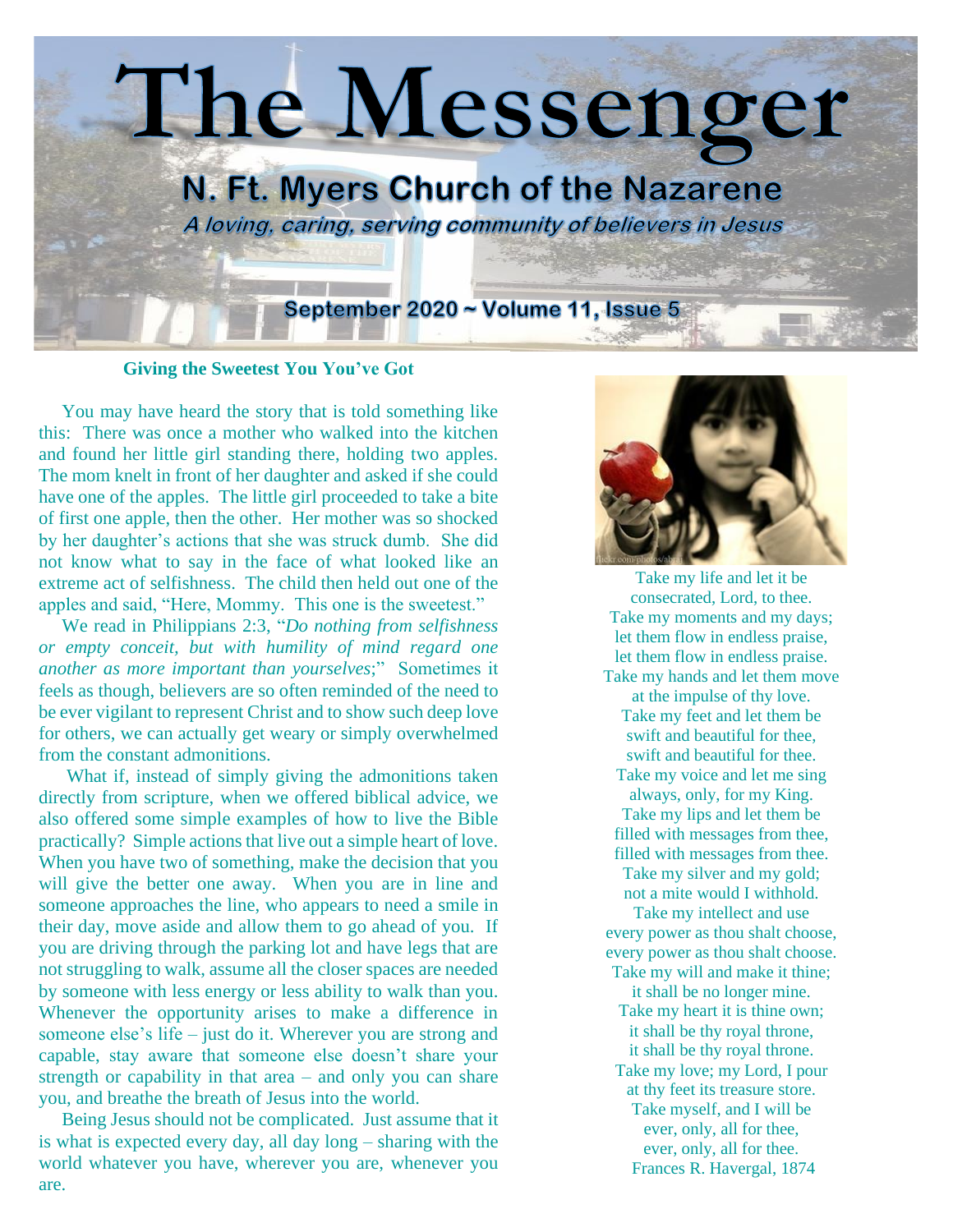

# **Important COVID-19 Updates**

The COVID-19 global pandemic has disrupted everyday life for millions of people around the world. Yet, Samaritan's Purse continues to share the eternal hope of the Gospel and to serve in Jesus' Name.

We want boys and girls around the world to know that God loves them and has not forgotten them during this time of fear and uncertainty. Children need great joy now more than ever. Most of all, they need the hope found only in the Gospel of Jesus Christ.



Will you partner with us to share that glorious hope with boys and girls around the world—many of whom have never heard the Name of Jesus?

 We're looking forward to a great Operation Christmas Child season as we prayerfully consider ways to modify our collection and processing in light of COVID-19. We are already monitoring local, state, and national guidelines and making adjustments to help protect the health of those involved in preparing shoebox gifts.

We are grateful you plan to join us this year in packing [traditional boxes,](https://www.samaritanspurse.org/operation-christmas-child/pack-a-shoe-box/) [building a shoebox online,](https://www.samaritanspurse.org/buildonline) or both. Check out [creative ideas](https://www.samaritanspurse.org/article/five-creative-ways-to-pack-shoeboxes-during-covid-19/) from Operation Christmas Child Project Leaders across the U.S. who are making modifications to shoebox packing in order to ensure that children around the world are still blessed with great joy and the Good News of Jesus Christ. National Collection Week is Nov. 16–23, 2020.

 If you would like to build a shoebox online, go to: [https://www.samaritanspurse.org/operation-christmas](https://www.samaritanspurse.org/operation-christmas-child/buildonline/?utm_source=buildonline&utm_medium=direct&ver=1.2)[child/buildonline/?utm\\_source=buildonline&utm\\_medium=direct&ver=1.2](https://www.samaritanspurse.org/operation-christmas-child/buildonline/?utm_source=buildonline&utm_medium=direct&ver=1.2)

We will have wrapped shoeboxes in the foyer. Simply pick up a box and a packing slip which shows the gender and age of the child for whom you will be filling the box, and turn the filled box and slip into the church before Nov. 15. For some creative ways to pack the boxes, go to: [https://www.samaritanspurse.org/article/five-creative-ways-to-pack](https://www.samaritanspurse.org/article/five-creative-ways-to-pack-shoeboxes-during-covid-19/)[shoeboxes-during-covid-19/](https://www.samaritanspurse.org/article/five-creative-ways-to-pack-shoeboxes-during-covid-19/)



### **Each Crisis Care Kit MUST Contain:**

- 1 medium size bottle of shampoo (12 to 18oz.)
- 2 bars of soap (bath-size or larger)
- $\cdot$  1 medium toothpaste (4.0 to 6.4 oz.)
- 3 toothbrushes (in original packaging)
- 1 box of Band-Aids (30 or more)
- 1 fingernail clipper
- 1 sturdy hair comb
- 2 hand towels
- 4 pocket-size packages of tissues
- 1 Beanie Baby-size stuffed toy



With several recent natural disasters, the Church of the Nazarene is in desperate need of Crisis Care Kits. The Southern FL District is asking that each church contribute 60 kits to be distributed in areas hard hit by these and future disasters. You can pick up a Ziploc bag with instructions for filling them in the foyer of the church.

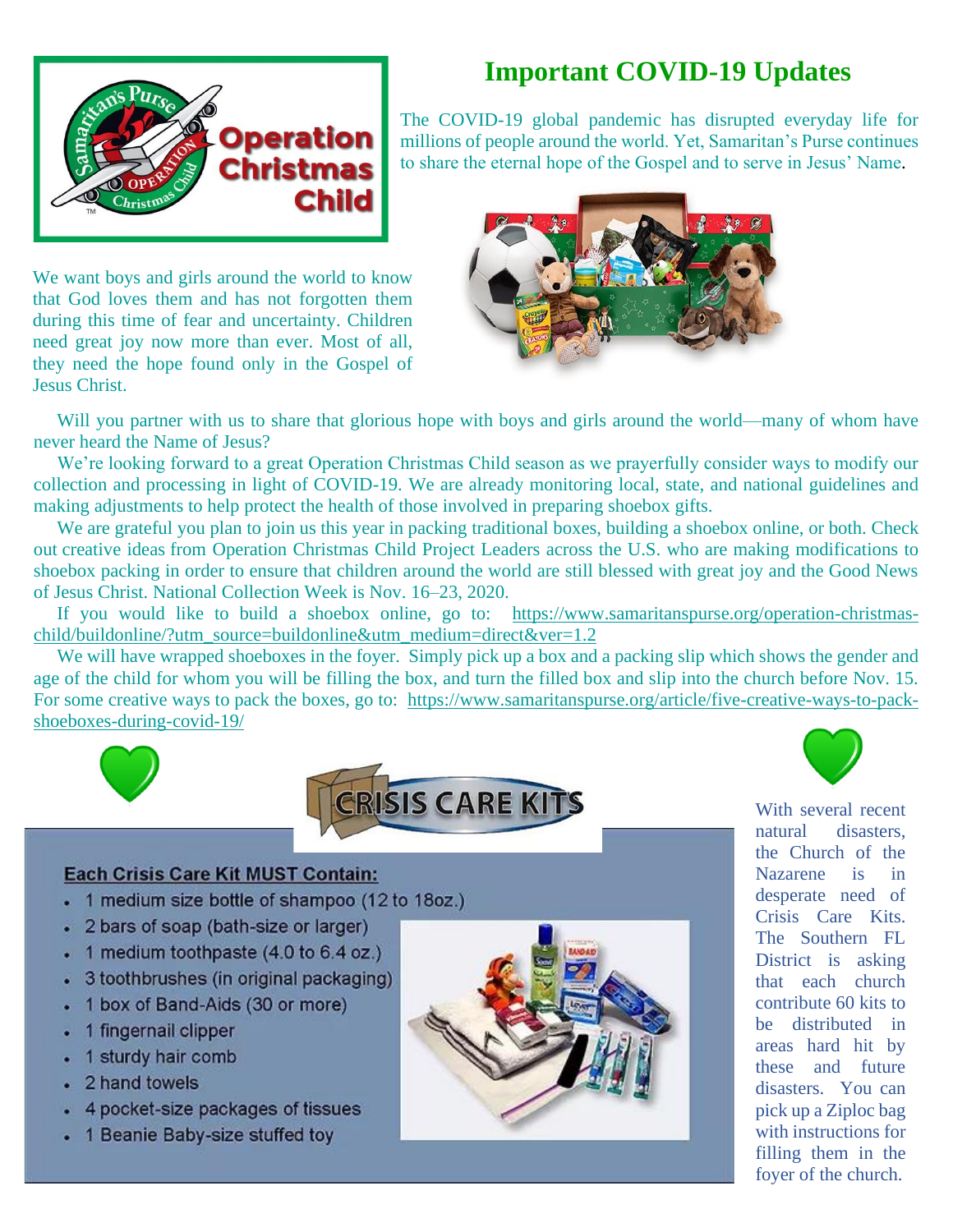### **Prayer Needs:**

Doug Keuther Patrick Lindsey Betty Coolie Helen Thom June Carsey Rich Harris Amanda Blackburn Anna Marie Anderson Libby & Craig Smith Elis Lodge Pastor Tim Taylor Pastor Jim Spear Laurel Chapman Judi Predko's family Eileen Massett Mark & Lisa Koch Ernie Rybold Paul Jones Betty Predko Tom Blakeman Amy Logsdon Ray & Janelle Owens Dorothy Chapman Paul & Grace Boling Lynn Kent Marlene Ryan Joseph Groves Lorraine Jungles Mark & Kim Barr **Louis Perez** The Monroe Family Dave Peck Kenny & Gail Goodman Dominic Tannoia Regina Williams Allice Daugherty Children & Teen Depts. Eileen Jennings Kitty Baxter Our District Family A Youth Pastor Unsaved Loved Ones Those affected negatively by the Corona Virus

Phoebe Barr Ben Bergman Ronnie Kiser John Davis



*Thursday, Oct. 8, 6:30 P.M.*

Gather your materials and come ready to craft together.



### **September Birthdays & Anniversaries**

- 
- Becky Garner Martha Pickett
- Lee & Jean Monroe
- 16 Dorothy Chapman
- 20 Dave & Sherry Chapman
- 6 Darla Barber 22 Ray & Walli Holman
- 10 Ardyth Eldridge 24 Richard & Brenda Loubier
	- Lynn & Janice Kent 25 Anna Marie Anderson
- 14 Linda Young 28 Mitchell & Nancy Irvin

 Join us for our Wednesday night devotional at 6:00 P.M. on Facebook live-streaming.

 Arnold Burris will continue to offer a Bible study at 6 P.M. Tuesdays and Pastor Becky will continue to bring a Bible study at 7 P.M. on Thursdays on their personal FB pages.

 If you cannot tune in at those times, you may watch the recorded Bible studies later. **Facebook Page:** North Fort Myers Church of the Nazarene **Website**: nfmnazarene.com

### **September Calendar**

7 – Labor Day

j

- 8 Ladies Craft Night
- 15 Board Meeting 6:00 P.M.

**October 3 – Pumpkins Arrive**